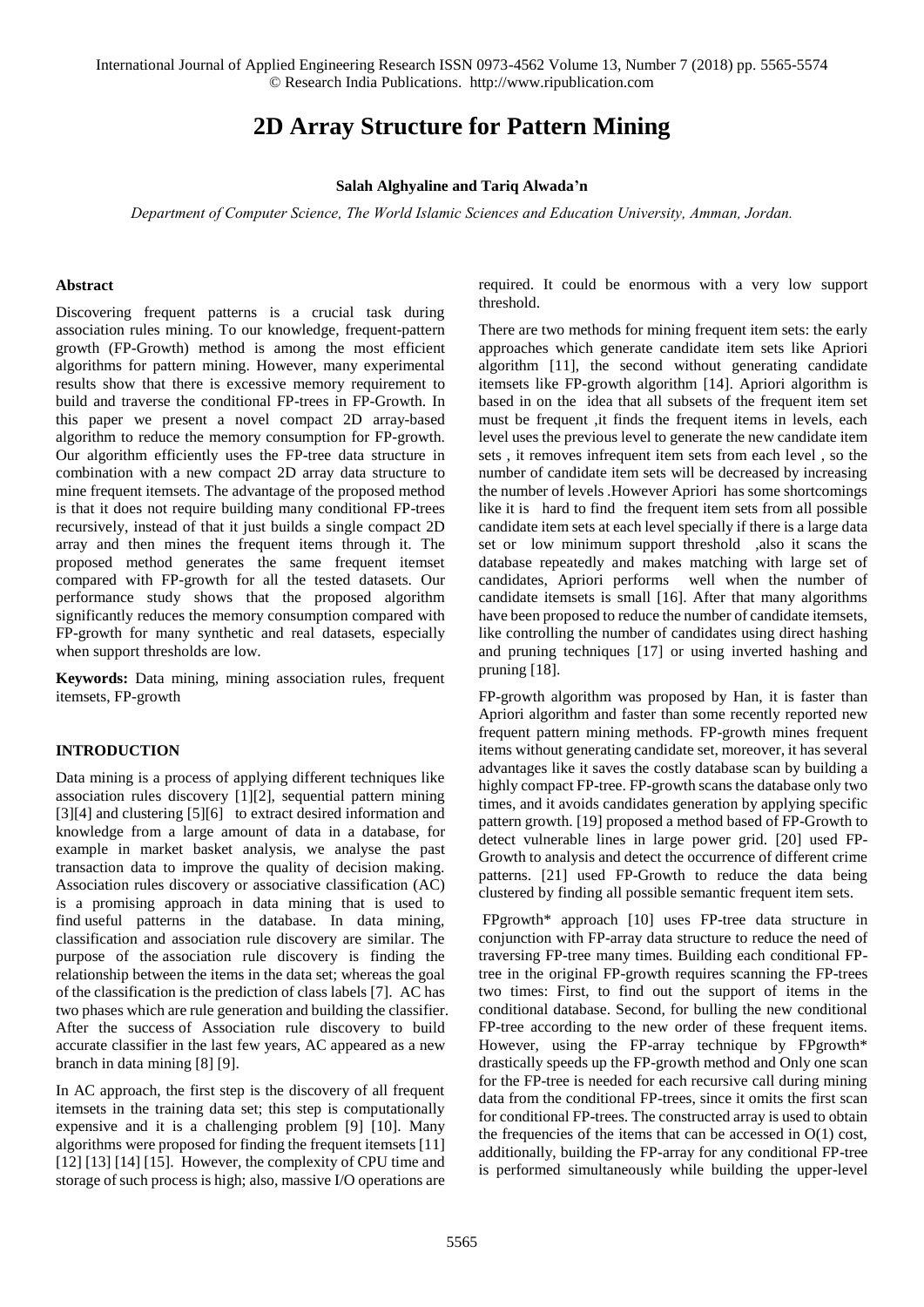conditional FP-tree. In summary, FPgrowth\* works very well with the sparse and very large datasets and the FP-growth outperforms the FPgrowth\* for dense datasets.

Ascending Frequency Ordered Prefix-Tree (AFOPT) [22] is another improvement in FP-growth and suggests that the key factor that influences the performance of generating frequent items in pattern growth approach is the total number of conditional FP-trees which are being built during the process of mining as well as the time and memory for traversing these trees. The order of the items in the conditional database and the way of traversing it significantly affect the overall performance. AFOPT presents a compact Prefix-tree data structure for building the conditional databases by rearranging the frequent items in ascending order. However, the dynamic ascending order will minimize the number of conditional databases compared with FP-growth that adapts arranging the frequent items in descending order, additionally, the AFOPT traverses the conditional databases in a top-down rather than bottom-up scanning. As a result, the cost of traversing the conditional databases will be reduced.

Next section gives more details about mining frequent patterns using FP-growth algorithm. However, many experimental results show that building a conditional FP-trees recursively during frequent patterns mining consumes most of the CPU time [10]. Each conditional FP-tree requires scanning the FPtree two times. First time, for building the header table to find items frequencies. Second time, for building the conditional FP-tree according to the new order of the frequency after eliminating infrequent items. FP-growth builds many conditional FP-tree recursively until reaching single node; this consumes a lot of CPU time and space especially when dataset is huge and sparse.

This paper proposes a new algorithm based on the well-known algorithm FP-growth. The proposed algorithm avoids scanning the FP-tree many times, also it does not build conditional FPtrees recursively, which in turns, results in reducing the time and memory for scanning and building of the conditional FPtree. Our algorithm builds FP-tree like FP-growth algorithm, after that it requires only one scan for the FP-tree to construct highly single compact 2D array for the whole mining process. Moreover, the data will be arranged in the 2D array in a way that facilitates searching. The proposed method utilizes the compressed data into the 2D array to generate all the frequent items with less number of calculations and memory space. However, the experimental results which have been applied in many synthetic and real data sets from FIMI repository website<sup>1</sup> show that the proposed method reduces the CPU time and memory usage compared with FP-growth with different percentages. The rest of paper is organized as follows. Section 2 describes the related work about mining frequent patterns. Our algorithm for mining frequent patterns is proposed in section 3. Section 4 shows the experimental results. Finally, we conclude this paper in section 5.

# **RELATED WORKS**

The frequent pattern growth (FP-growth) is based on the FPtree which is a compact representation of all frequent items in the database; however, mining the compact FP-tree is faster than mining the whole database compared with Apriori approach. FP-growth begins with scanning the database to find the occurrence of each item, after that it will sort the frequent items that exceed the minimum support threshold in descending order inside a header table according to their frequencies. Figure 1 (b) shows the header table for the given transactions Figure 1 (a).

| TID            | Items          |  |  |  |
|----------------|----------------|--|--|--|
| 1              | ${A, B}$       |  |  |  |
| $\overline{c}$ | $\{B, C, D\}$  |  |  |  |
| $\overline{3}$ | ${A, C, D, E}$ |  |  |  |
| $\overline{4}$ | ${A, D, E}$    |  |  |  |
| $\overline{5}$ | ${A, B, C}$    |  |  |  |
| 6              | ${A, B, C, D}$ |  |  |  |
| 7              | $\{B, C\}$     |  |  |  |
| $\overline{8}$ | ${A, B, C}$    |  |  |  |
| $\overline{9}$ | ${A, B, D}$    |  |  |  |
| 10             | $\{B, C, E\}$  |  |  |  |
| (a) Database   |                |  |  |  |

| Item         | Support                 |
|--------------|-------------------------|
| B            | 8                       |
| А            |                         |
| $\mathsf{C}$ |                         |
| D            | 5                       |
| E            | $\overline{\mathbf{z}}$ |

#### (b) Header table

**Figure 1.** Building the header table with *min\_sup = 2* 

The second scan results in building the FP-tree as shown in Figure 2 (b), if some transactions share a common prefix with the same order then the shared parts can be merged in the same path during building the FP-tree; however, the shared paths can be increased by sorting the transactions in descending order to facilitate the process of traversing the FP-tree items. The items that have the same label will be linked together with the linked list, and the mentioned header table will mark the beginning of the linked list for each item Figure 2 shows how the header table links all the nodes that have the same label in the FP-tree together.

 $\overline{\phantom{a}}$ 

<sup>1</sup> http://fimi.ua.ac.be/data/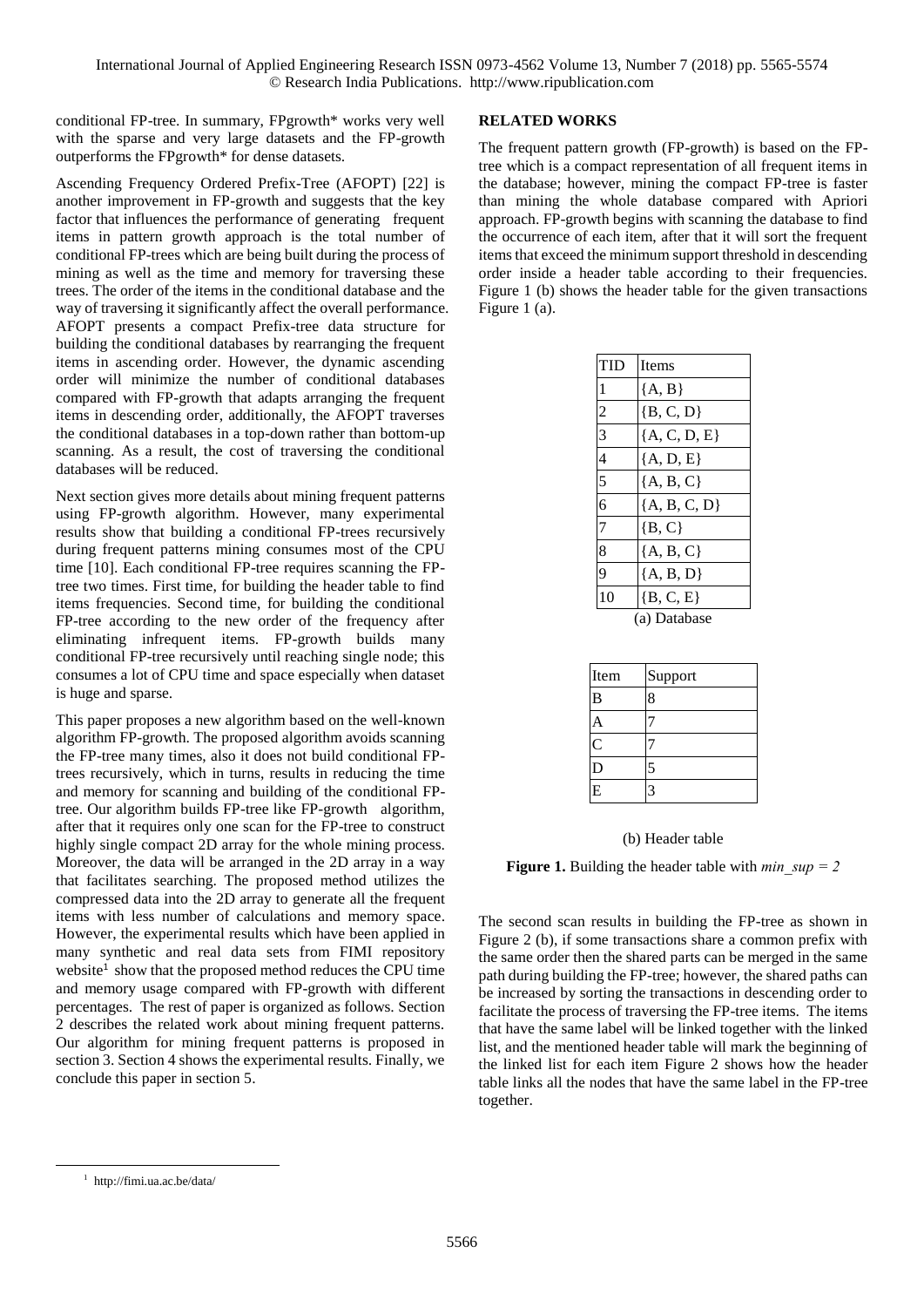International Journal of Applied Engineering Research ISSN 0973-4562 Volume 13, Number 7 (2018) pp. 5565-5574 © Research India Publications. http://www.ripublication.com





**Figure 2.** An example of FP-tree with *min\_sup*=2.

During the FP-growth, building the conditional FP-trees is a crucial task for mining the frequent items. At the beginning, the items in the header table will be visited starting from the bottom of the header table. Then, we will follow the path that is containing the target item such as  $a_i$  starting from  $a_i$ 's head in the FP-tree header table. We determine the new counts of items along these paths, then the new counts are used to build a new header table as it shown in Figure 3 (b). Branches that contains item  $a_i$  will be visited one more time and the corresponding item sets in the tree will be inserted according to the new order of the items in the new header table after removing the infrequent items. Note that, we rebuild the conditional FP-tree for each item *ai*, because the order of the items in the conditional FP-tree is not like order in the original FP-tree, thus, the items which do not satisfy the minimum support (*min\_sup*) will be removed iteratively until we reach the root. Figure 3 (c) shows conditional FP-tree which can be obtained by visiting branches along linked list of item *E* . This procedure is applied recursively for the set of paths from the *E*-conditional FP-tree, ending in *D*, *C* and *A*. However, building the conditional FPtree for any item will stop when the new FP-tree includes only one single path, then all the subsets will be reduced in this path merged with the corresponding suffix. Table 1 summarized the conditional pattern bases and the conditional FP-trees.



(a) The set of paths ending in E.

| Item           | Support        |
|----------------|----------------|
| A              | $\overline{c}$ |
| $\overline{C}$ | $\mathfrak{D}$ |
| D              | $\overline{c}$ |

(b) New Header table.



(c) Conditional FP-tree for suffix E.

**Figure 3.** Building conditional FP-tree.

**Table 1.** Mining patterns by creating Conditional pattern base

|   | Item Conditional pattern base                 | Conditional FP-tree             |
|---|-----------------------------------------------|---------------------------------|
| E | $\{(BC:1), (ACD:1), (AD:1)\}\$                | $\{(A:2), (C:2), (D:2)\}\, \,E$ |
| D | ( [ (BAC:1), (BA:1), (BC:1),<br>(AC:1), (A:1) | $\{(A:4), (B:3), (C:3)\}\, \,D$ |
| C | $\{(BA:3), (B:3), (A:1)\}\$                   | $\{(A:4), (B:6)\}\mid C$        |
| A | $\{(B:5)\}\$                                  | $\{(B:5)\}\, \,A$               |
| В | Ø                                             |                                 |

Finding the frequent patterns through building conditional FPtrees consumes a lot of time and memory space, hence, the whole CPU time and memory space are used for traversing the FP-trees and building the conditional FP-trees. According to some experiments that have been conducted by [10] about 80% of the CPU time is used for traversing the FP-tree. Therefore, the following question will be emerged accordingly; can we reduce the traversing time and memory space of the FP-growth, which in turns, reduces the overall time and memory in mining patterns? Our experiment's results demonstrate the feasibility of using another technique for traversing the FP-tree instead of building the expensive conditional FP-trees. The proposed method added some data structures during building the FP-tree like arrays and array of pointers which makes traversing FPtree more easier and eliminates the need for building the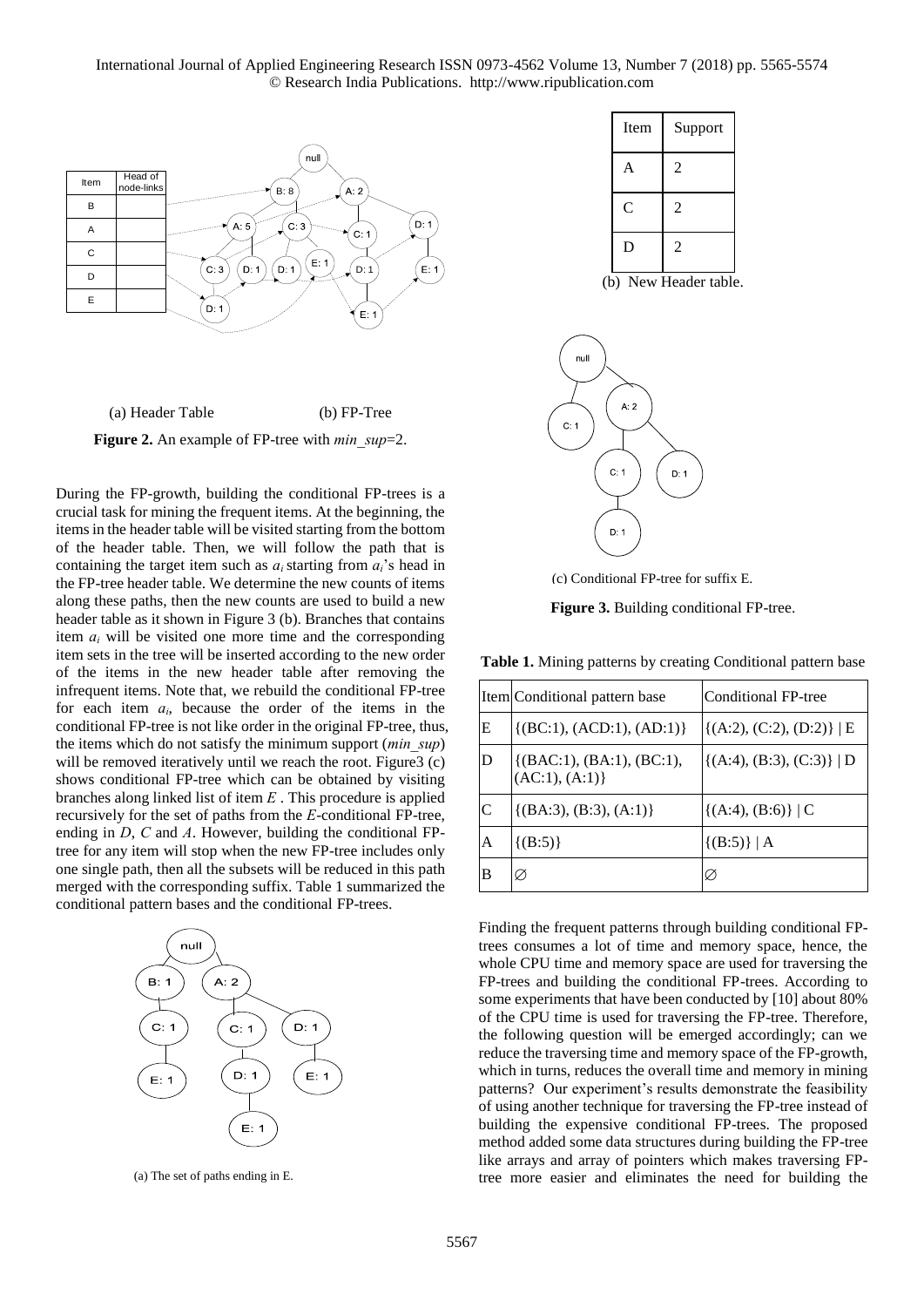conditional FP-trees. Also, the experimental results show that the proposed algorithm reduced the memory consumption and execution time for many data sets. The details of the proposed algorithm will be explained in the next section.

# **THE PROPOSED METHOD**

There are two steps during mining data using FP-growth: building the FP-tree and mining the database through traversing the FP-tree and building the conditional FP-trees recursively. Our approach is sharing the first step with FP-growth and utilizing the overlapping between the different transactions, FP-tree is a compact representation of the original database which makes mining the FP-tree is more efficient than mining the database. However, our method builds a compact 2D array based on FP-tree; the proposed 2D array includes all the required information for mining the entire frequent items. Noted that, from memory side only one 2D array is allocated for the whole process and single scan for the FP-tree is needed, whereas in FP-growth many FP-trees are built and scanned recursively. This will improve the efficiency of mining the frequent patterns because most of the consumed time and memory in FP-growth are for traversing the FP-tree and building many conditional FP-trees. The following sections will describe in details the two main steps for mining frequent patterns using the proposed algorithm.

#### **Constructing the FP-tree:**

Building the FP-tree in our algorithm is like building FP-tree using FP-growth method. It starts by scanning the transactions in the given dataset  $D$  to count the support of each item. The frequent items which denoted as *L1* are the items with support exceeded the minimum support threshold. The items in *L1* will be rearranged in descending order to their supports. The root node for FP-tree is then created and set to "null", however, for each transaction such as *t* in *D*, if  $t/l \in CN$  (*l-1*), denote the child node as temporary *l*th node and increase the frequency of this child node by one, where *CN (l-1)* is the set of item-names for child nodes of the  $(l-1)$  th root. If  $t[l] \notin CN (l-1)$ , add a new child node for the *(l-1) th* root; denote this child node as temporary *lth* node with frequency *1* and set the item-name of the child node as *t[l]*.

The following figures explain the main steps for building the FP-tree. Figure 4 (a) represents the database being mined. Whereas the header table which includes the list of all frequent items with length"1" is shown in figure 4 (b). Figure 5 shows the header table which links all the nodes with the same label together, this header table will be used to traverse the FP-tree during frequent pattern generation step. Algorithm 1 summarizes the different steps that are used to build the FP-tree using the proposed method.

|                | <b>TID</b> Items    |
|----------------|---------------------|
|                |                     |
| 1              | $\{B, C, A, D\}$    |
| $\overline{2}$ |                     |
|                | ${B, A, G}$         |
| 3              | $\{B, C, D, F\}$    |
|                |                     |
| 4              | $\{B, C, A, D, G\}$ |
| 5              | $\{B, C, F\}$       |
|                |                     |
| 6              | $\{B, C, A, D, G\}$ |
|                | $\{B, C, A, F\}$    |
|                |                     |
|                | (a) Database        |

| Item             | Support        |  |  |  |
|------------------|----------------|--|--|--|
| B                | 7              |  |  |  |
| C                | 6              |  |  |  |
| A                | 5              |  |  |  |
| D                | $\overline{4}$ |  |  |  |
| F                | 3              |  |  |  |
| G                | 3              |  |  |  |
| (b) Header table |                |  |  |  |

**Figure 4.** Building the header table with *min*\_*sup =* 2.



(a) Header table (b) FP-tree

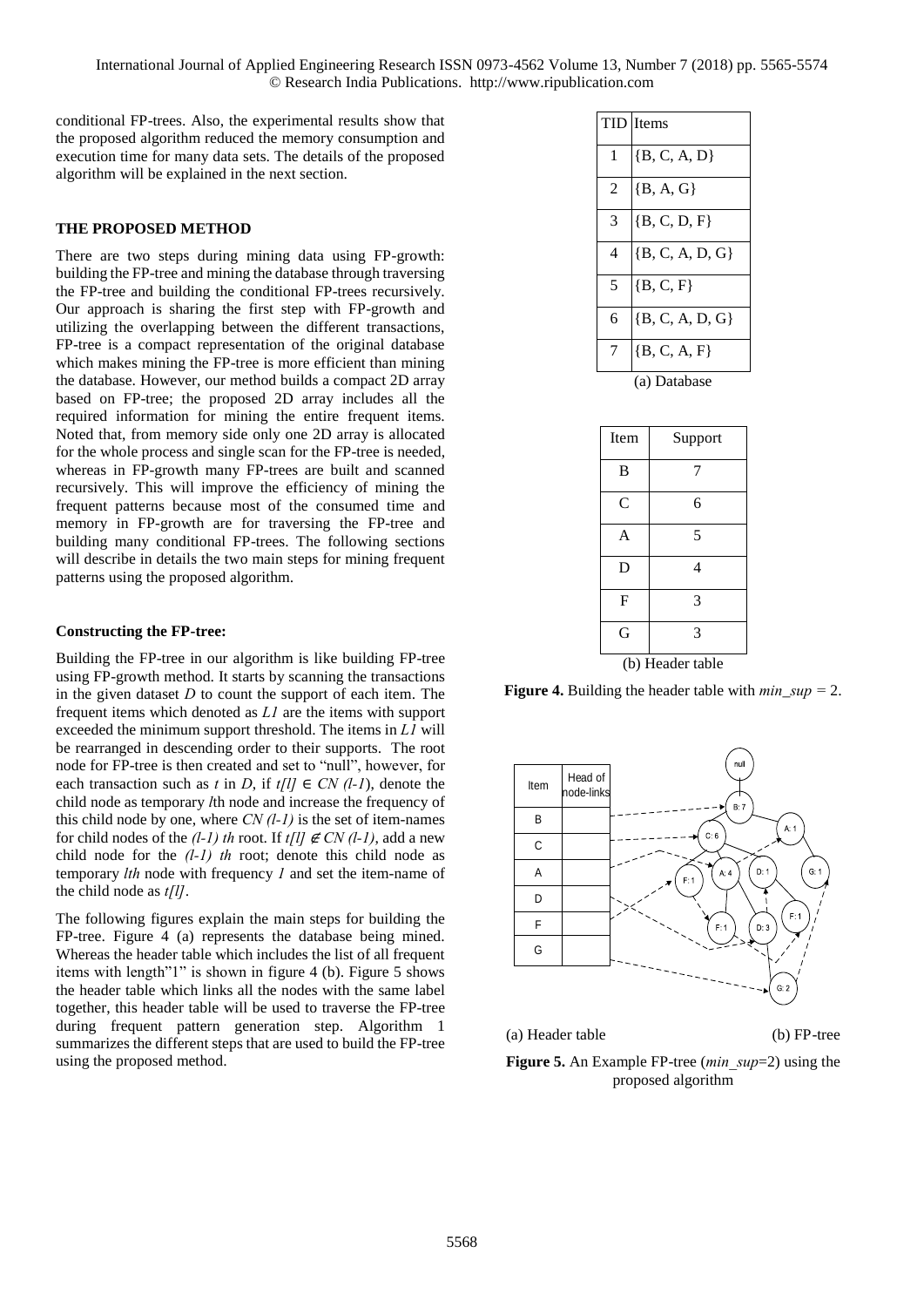#### **Algorithm 1: FP-tree Construction**

#### **FP-tree Construction (***D, min-sup***)**

**Input:** Transactional data set *D;*

Minimum support *min\_sup*.

#### **Output:** FP-tree

- 1. Scan the transaction data set *D* to generate the set of frequent items *L1*.
- 2. Sort the items of each transaction in *D* according to the descending order of *L1*.
- 3. Create the root of FP-tree  $T$  and denote it as "null" ( $0$ <sup>th</sup>) root)
- 4. **For** each  $t \in D$  and  $l=1$  to  $|t|$ 
	- 4.1. **If**  $t[1] \in CN$  (1-1) denote the child node as temporary *l*th node and increase the frequency of this child node by one, where *CN (l-1)* is the set of item-names for child nodes of the *(l-1) th* root.
	- 4.2. **If**  $t/l \notin CN (l-1)$ , add a new child node for the (*l-1) th*; denote this child node as temporary lth node with frequency *1* and set the item-name of the child node as *t[l].* Update *CN* (*l*- *l*) = *CN* (*l*-*l*) ∪ *{t[l]* }.
- 5. **Output:** FP-tree

# **FREQUENT PATTERN GENERATION:**

This section explains in details our approach for generating the frequent patters. As we mentioned before the proposed method uses a compact 2D array data structure. Only one 2D array is created for mining the whole frequent patters. After that the 2D array will be traversed to generate the entire frequent items. Using the 2D array will save a lot of memory compared with FP-growth which creates many conditionals FP-trees recursively. Building the conditional FP-trees requires linking many nodes together and each node has associated data like: item name, parent, left's child, right's sibling, count, next. Moreover, building each conditional FP-tree requires scanning the target part of the FP-tree two times.

The following example explains the steps for generating the frequent patterns based on the FP-tree in figure 5. For any frequent item such as  $a_i$  in the header table, the transactions that includes  $a_i$  can be obtained by following the head node-linkes for  $a_i$  as it is shown in figure 5. Let us start mining items bottom-up according to the header table. *G* is a frequent item with support  $3$  ( $\overline{(G:3)}$ ) and two paths can be obtained by following the head of node G: *<B:7, C:6, A:4, D:3, G:2>* and *< B:7, A:1, G:1>*. We identify which string appears together with *G*. The first *G*'s path is*<B:2, C:2, A:2, D:2, G:2>*, whereas the second one is  $\leq B$ :*l, A:l, G:l* $>$ . Our method is not like FP-growth ,it does not construct FP-tree based on this

conditional pattern base (which is called *G*'s conditional FPtree ), instead it inserts these paths into 2D array as it is shown in figure 6 (c) .The dimensions of this array as the followings :The number of columns is equal to the length of the header table in Figure 5 (a) (which is "6" columns), whereas for the number of rows ,each node in the header table has a set of paths we need to find the node with the maximum number of paths which is node "*F*" . Then the number of rows is equal to the maximum number of paths (which is "3"). These dimensions can be obtained using some counters during building the FP-tree. Noted that only single 2D array is needed. The order of the items in the 2D array is like their order in the main header table. In Figure 6 (c) the third row includes the value "2" for items  ${B, C, A, D, G}$  and "0" for  ${F}$ , which can be obtained from the first branch for item *G*. We set *F*'s value to "0" because F's order is less that *G*'s order and does not appear in the first path for *G*. The fourth row includes the value "1" for items  $\{B, A, G\}$  and "0" for  $\{C, D, F\}$ . Whereas, the fifth row (branch 3) is not used in this case because only two paths can be obtained by following the head of item *G*. The second row of the table in Figure 6 (c) indicates that each item has a specific index that is used for mining the data.



(a) The set of paths ending in G

| Item          | Support        |
|---------------|----------------|
| B             | 3              |
| A             | 3              |
| $\mathcal{C}$ | 2              |
| D             | $\overline{2}$ |

#### (b) Header table for G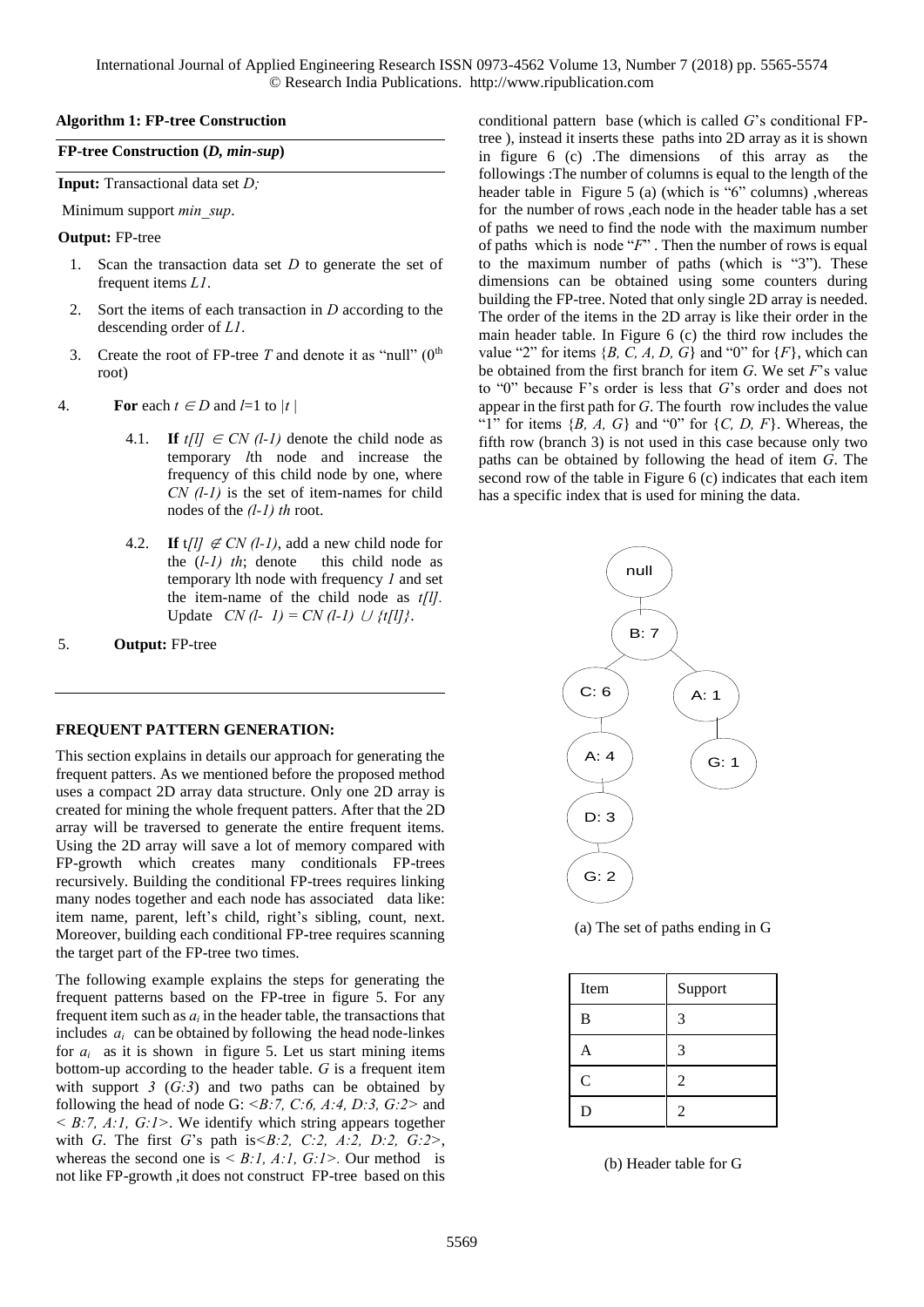International Journal of Applied Engineering Research ISSN 0973-4562 Volume 13, Number 7 (2018) pp. 5565-5574 © Research India Publications. http://www.ripublication.com

| Item name | В | C | A | F |  |
|-----------|---|---|---|---|--|
| Index     |   |   |   |   |  |
| Branch 1  |   | ာ |   |   |  |
| Branch 2  |   |   |   |   |  |
| Branch 3  |   |   |   |   |  |

#### (c) The 2D array for suffix G

**Figure 6.** Mining Frequent patterns using the proposed method

After building the 2D array, it will be used to generate all the frequent patterns that include the item *G* and the part of FP-tree that includes item *G* will not be scanned anymore, Moreover, no conditional FP-trees will be generated and memorized. The frequent items with suffix *G* will be rearranged according to their frequencies in descending order as the following {*B:3, A:3, C:2, D:2*}. Noted that the content of the 2D array will not be changed during generating the whole frequent items ending with suffix *G*. Only one-dimensional array is used to store the new order of frequent Patterns, instead of changing the 2D array. For explanation purposes, Table 2 shows how the data in the original 2D array will be if we rearrange it according to the new order.

From the *G* column (which is shaded with dark colour) we need to store the regions (list of branches) that include values greater than " $0$ " for item *G*, which are  $\{1, 2\}$  and the total number of locations is "2".

| Table 2. Rearranging the data in the 2D array for suffix G |  |  |
|------------------------------------------------------------|--|--|
|                                                            |  |  |

| Item name     | в | A | $\mathcal{C}$ | D                           | F | (ì |
|---------------|---|---|---------------|-----------------------------|---|----|
| Branch 1      |   |   | 2             | 2                           |   |    |
| Branch 2      |   |   |               |                             |   |    |
| Branch 3      |   |   |               |                             |   |    |
| Total support |   |   | 2             | $\mathcal{D}_{\mathcal{L}}$ |   |    |

Storing the regions is important to reduce the searching area because many regions could have useless data ("0"). Traversing the 2D array will be done in depth order from the less frequent item (which is "*D*") to the most frequent item (which is "*B*") and recursively. The algorithm starts to find the patterns end with "*DG*" as follow: Traversing "*D*" column in the regions  $\{1, 2\}$  to find the new regions in column *D* that have values greater that "0". The result of searching is one region {1} and the total support of this region is "2" as it shown in Table 3.

 The proposed approach reduces the search space by keep saving the new regions, and the number of searched regions is shrinking gradually by increasing the length of frequent pattern.

After that the list of frequent items that have order less that *D* will be scanned in the last list of regions to know their supports. Noted that it is not needed to scan all the items that have order less than the target element (which is "*D*" in our example), just the frequent ones {*B, A, C*} in our case will be scanned in the last list of regions {1} to find their frequencies, then rearrange the frequent ones according their frequencies. As we can see in table 3 all the items  $\langle B: 2, A: 2, C: 2 \rangle$  are frequent and their order will be <*B, A, C*>.

To find the frequent items end with "*CDG*" we need to scan the column "*C*" in the last list of regions which is branch {1} ,the result will be {1} and the total number of regions is  $"$ <sup>1</sup>".

**Table 3.** Mining Frequent patterns with suffix "*DG*"

| Item name     | В | C | F |  |
|---------------|---|---|---|--|
| Branch 1      |   |   |   |  |
| Branch 2      |   |   |   |  |
| Branch 3      |   |   |   |  |
| Total support |   |   |   |  |

**Table 4.** Mining Frequent patterns with suffix "*CG*"

| Item name     | в | А                           | $\mathcal{C}$ | Ð | F | G |
|---------------|---|-----------------------------|---------------|---|---|---|
| Branch 1      | 2 | $\mathcal{D}_{\mathcal{A}}$ |               | 2 |   |   |
| Branch 2      |   |                             |               |   |   |   |
| Branch 3      |   |                             |               |   |   |   |
| Total support |   |                             |               |   |   |   |

In this stage we can notice that there is no any change in the total number of regions and it is "1" like the last stage .In this case it is not necessary to go further more and we just generate the frequent patterns that end with "*DG*" by taking the combinations of the set {*B,A,C*} with the suffix "*DG*". The last operation will save the execution time specially if the database is dense. The algorithm will apply the above the operations to find frequent patterns that end with "*CG*","*AG*" and "*BG*", respectively. Here we will explain another example how to generate frequent patterns that end with "*CG*". First, traversing "*C*" column in the regions {1, 2} to find the new regions in column *C* that have values greater that "0". The result of searching is one region {1} and the total number of regions is "1". Items  $\{B, A\}$  will be scanned in the last list of regions  $\{1\}$ to find their frequencies, then rearrange the frequent ones according their frequencies. As we can see in table 4 all the items <*B: 2, A: 2*> are frequent and their order will be <*B, A*>. After scanning column, A to find the frequent items with suffix "*ACG*", we found that the number of regions is like the one in the last step, therefore, we generate the frequent patterns that end with "*CG*" by taking the combinations of the set {*B, A*}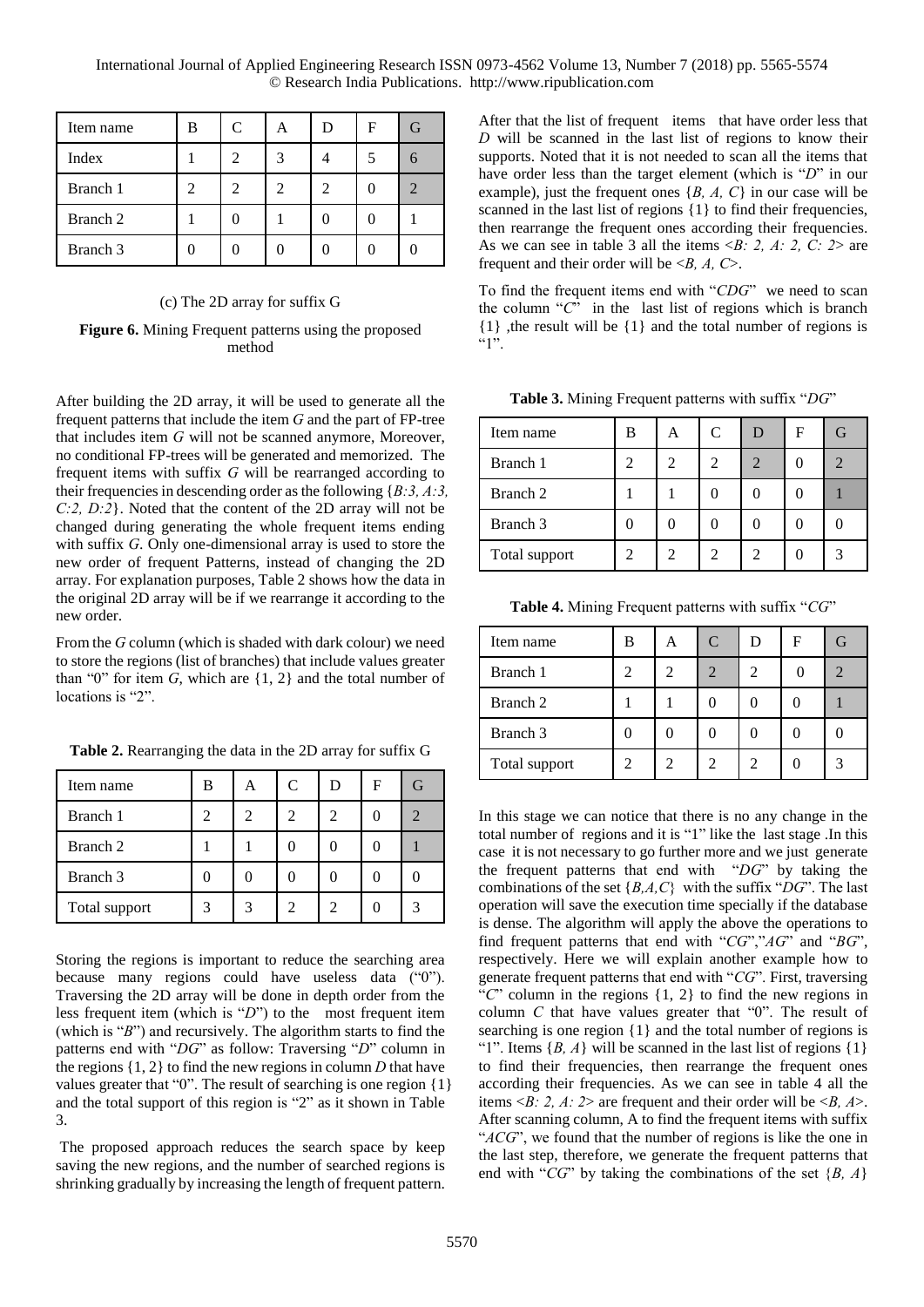with the suffix "*CG*". Algorithms 2 to 4 show three pieces of pseudocodes that are used to generate the frequent patterns using our approach.

## **Algorithm 2: 2D Projection**

# **2D\_Projection (***FP-tree***,** *H***,** *min-sup***)**

**Input:** FP-tree constructed by Algorithm1;

Minimum support *min-sup.*

Header table for FP-tree *H*

# **Output:** The set of all **frequent** patterns.

- 1. **Begin**
- 2. Create 2D array, which is denoted as *2D*, the dimensions of *2D* as follows:
- 3. Number of columns: the length of the header table.
- 4. Number or rows: Number of paths for the item with the maximum number of paths.
- 5. **For** each item *x* in *H*
- 6. Get the node *n* pointed by the link of *x* in *H*
- 7. **While**  $n \neq \text{null}$
- 8. Find a path  $P: x_1, x_2, x_3, x_m$  from the parent node of *n* to the child node of the root;
- 9. Add a new row to *2D* that includes the value *c* for each item in *P*, where *c* equals to the support of node *n*.
- 10. Reset a new node *n* to the next node pointed by the link of current node.
- 11. **End while**
- 12.Scan *2D* in the rows that have the item *x* with values greater than *0* and add the set of locations to *Locx.*
- 13. Let  $L<sub>x</sub>$  be the set of items that have order less than x in *H* 14. **For** each item y in  $L_x$
- 15.Scan *2D* in *Locx* for the rows that have the item *y* with values greater than *0*, denote these new locations as  *Locyx*
- 16. If the frquency counter for  $Loc_{yx} \geq min\text{-}sup$  then
- 17. **Freq**<sub>*Lx*= **Freq**<sub>*Lx*</sub> $\cup$ **y**</sub>
- 18. **End if**
- 19. **End for**
- 20. **Rearrange Freq**  $L_x$  in descending order.
- 21. **For** each item y in Freq  $L_x$
- 22.Print {*yx*}
- 23.Suffix= *"x*"
- 24. **2D\_SubProjection** (*2D*, Freq\_*L<sup>x</sup>* ,*Locyx,y, suffix-x*)
- 25. **End For**
- 26. **End for**
- 27. **End**

# **Algorithm 3: 2D SubProjection**

| <b>2D_SubProjection</b> (2D, Freq $L_x$ , Loc <sub>x</sub> , x, , suffix-x) |  |  |  |  |  |  |
|-----------------------------------------------------------------------------|--|--|--|--|--|--|
|-----------------------------------------------------------------------------|--|--|--|--|--|--|

## **Input:**

*2D*: 2D array that includes paths for one item in the header table.

*Freq L<sub>x</sub>*: the list of frequent items for the parent of item *x*

 $Loc<sub>x</sub>, x$ , : the list of location for the frquent item  $x$ 

*suffix-x*: the previous frequent items with item *x*

*min-sup: T*he Minimum support threshold.

**Output:** The set of all **frequent** patterns.

- 1. **Begin**
- 2. Let  $L<sub>x</sub>$  be the set of items that have order less than *x* in *Freq*  $L_x$
- 3. Freq\_*Lx={}*
- 4. **For** each item y in  $L_x$
- 5. Scan *2D* in *Locx* for the rows that have the item *y* with
- values greater than *0*, denote these new locations as *Locyx*
- 6. **If** the frauency counter for  $Loc_{yx} \geq min$ *sup* then
- 7. Freq<sub>\_</sub> $L_{x=}$  Freq<sub>\_</sub> $L_{x}$   $\cup$  y
- 8. **End if**
- 9. **End for**
- 10. Rearrange Freq\_*Lx* in descending order.
- 11. **For** each item y in Freq<sub> $\text{L}_x$ </sub>
- 12. **If**  $|Loc_x| = |Loc_{vx}|$  then // single path
- 13. **Single\_Path**(*L<sup>x</sup>* ,y, *suffix-x);*
- 14. **Else if**
- 15. Print  $\{yx \cup Suffix-x\}$
- 16. *Suffix-y*=y *Suffix-x*
- 17. **2D** SubProjection  $(2D, \text{Freq } L_x)$  $, Loc_{vx}y, \textit{suffix-y}$
- 18. **End if**
- 19. **End For**
- 20. **End**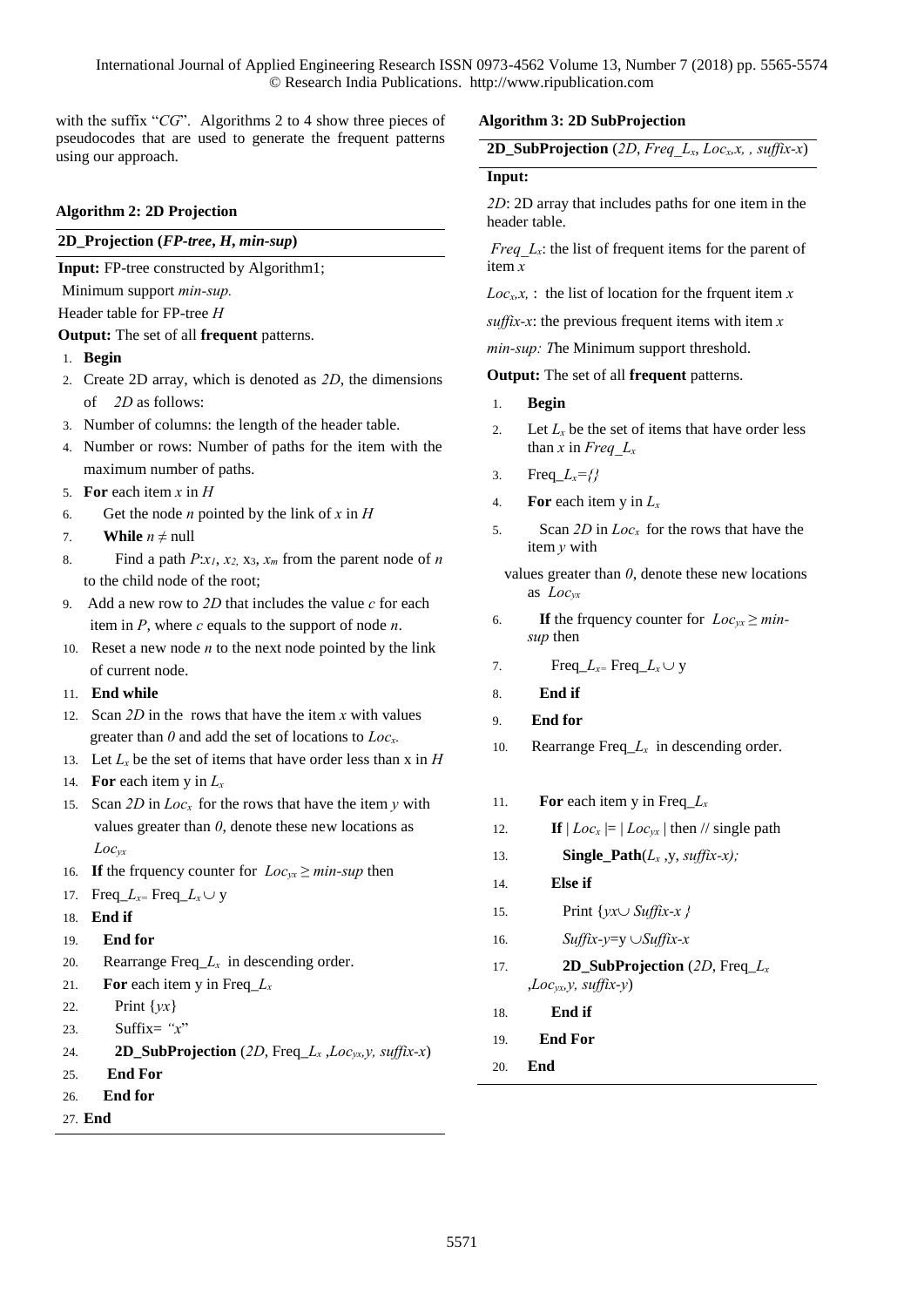#### **Algorithm 4: Frequent items generating from single path**.

|  |  |  | <b>Single_Path</b> $(L_x, y, \text{suffix-x}).$ |
|--|--|--|-------------------------------------------------|
|--|--|--|-------------------------------------------------|

- *1.* Let *P* be the set of items that have order less than  $y$  in  $L_x$
- 2. For each combination (denoted as  $\beta$ ) of the items in thelist *L<sup>x</sup>*
- 3. Do Generate pattern  $\beta \cup a$  with support = minimum support of item in *y*;

#### **EXPERIMENTAL RESULTS**

In this part we present the performance comparison between the proposed algorithm and FP-growth. All experiments were conducted on Intel ® Core (TM) i3 CPU 2.3 GHz, 4 GB memory using C Programming Language and running on Microsoft windows 7 environment. The synthetic dataset *T10I4D100K* from IBM Almaden research centre and two real datasets *connect* and *Mushroom* from the FIMI repository website were used to make the comparison. Our algorithm saves a lot of memory compared with FP-growth and that is because it does not create conditional FP-trees recursively. FPgrowth consumes much memory to save these trees in the main memory.

In figure 7 to 9, we can see that the proposed algorithm is indeed very effective to reduce the memory consumption compared with FP-growth algorithm, especially when the minimum support is small. Also, the amount of saved memory is increased gradually by increasing the size of the dataset. For the all tested datasets the proposed method consumes less memory for the all minimum support thresholds. The main memory usage in FP-growth decreases gradually by increasing the minimum support, this because the number of created conditional FP-trees will be decreased gradually with increasing the minimum support. Whereas using the 2D array approach, we just increase or decrease the size of the 2D array once before starting to mine the database. In our approach after creating the 2D array during mining the data the main memory usage will not be increased. For the dataset *T10I4D100K* the proposed method reduced the memory consumption 28% to 95% compared with FP-growth, whereas it reduced up to 94% for *Mushroom* dataset when the minimum support is equal "300". *connect* dataset is the largest one among these datasets, it is size about 9 MB. Mining operation for *connect* dataset consumes less than 1 MB to mine the data over the all minimum support thresholds. However, FP-growth consumes from 20 MB to 75 MB to mine the same data. This indicates that the proposed method saves more memory by increasing the dataset size and when minimum support thresholds is low, the reason for saving more memory is by increasing the dataset size and decreasing the minimum support FP-growth needs to generate massive number of conditional FP-trees.

However, for the running time the proposed method reduced the computing time for some datasets with different percentages. Figures 10 to 12 show the execution time for the proposed algorithm and FP-growth using the datasets *Mushroom*, *connect* and *T10I4D100K*, respectively, with different minimum support values.



**Figure 7.** Main memory used by the algorithms on dataset *connect*



**Figure 8.** Main memory used by the algorithms on dataset *Mushroom*



**Figure 9.** Main memory used by the algorithms on dataset *T10I4D100K*

Please note that the execution time includes also writing the frequent patterns to text file, we use the same output formats like the original FP-growth algorithm without any optimizations on the output. For checking the correctness of the proposed algorithm, we have checked that the proposed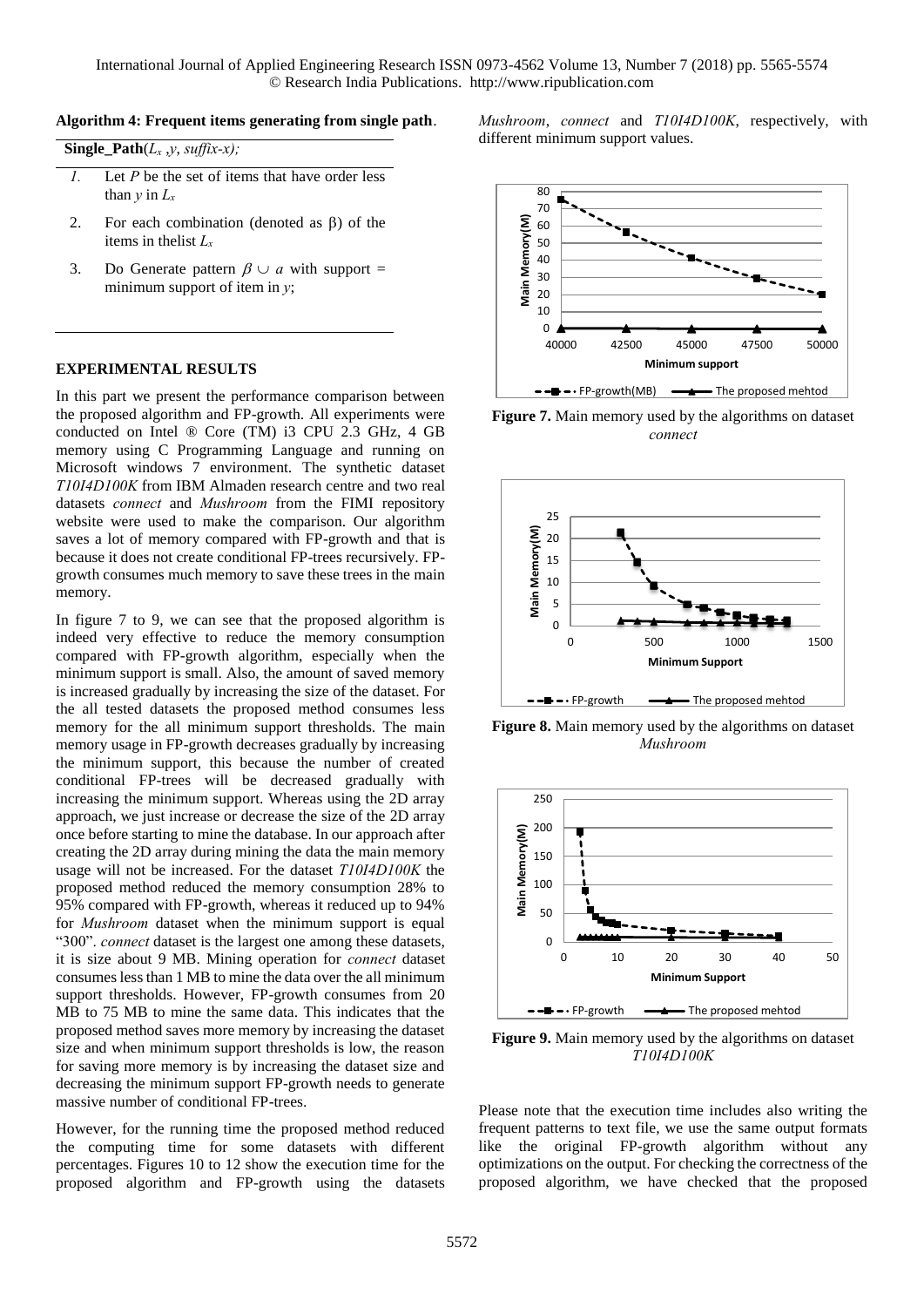algorithm generates the same number of frequent itemset for all the tested datasets. The solid black line refers to the proposed algorithm whereas the dotted black line refers to FP-growth.

Figure 10 shows the CPU time for running the two algorithms in dataset *Mushroom*, the proposed method running times for the all *min* sup cases from 300 to 1300 are 4% to 9% less than FP-growth.



Figure 10. Execution time for the proposed method and FPgrowth using the data set *Mushroom*.

In figure 11 our algorithm run time always less that FP-growth and it reduced the CPU time about 5 % for *connect* dataset which is the biggest dataset compared with the others datasets that we used. Whereas it reduced 4%-15% for *T10I4D100K* when the minimum support is less than 7 and the running time is like FP-growth for the other cases of minimum support as it is shown in figure 12.



**Figure 11.** Execution time for the proposed method and FPgrowth using *connect* data set.



**Figure 12.** Execution time for the proposed method and FPgrowth using T1014D100K data set.

## **CONCLUSIONS**

In this paper we have proposed a novel algorithm to generate the frequent itemsets based on the well-known algorithm FPgrowth. The proposed method uses the FP-tree to build a new data structure based on the 2D array to generate the frequent itemsets instead of constructing conditional FP-trees. Many synthetic and real datasets from FIMI repository website were used to test the performance of our algorithm. The experimental results show the memory consumption significantly reduced using our approach compared with FP-growth, also it reduces the running time for some datasets. Our approach builds single 2D array to mine the data instead of recursively generating massive number of conditional FP-tees.

## **REFERENCES**

- [1] Agrawal, R., T. Imielinski, and A. Swami (1993). Mining Association Rules between Sets of Items in Large Databases. ACM SIGMOD Record. 22(2), 207- 216.
- [2] Islam, A.B., T. Chung (2011). Improved Frequent Pattern Approach for Mining Association Rules. International Conference on Information Science and Applications (ICISA),  $1 - 8$
- [3] Agrawal, R., and R. Srikant (1995). Mining sequential patterns. In Data Engineering. ICDE '95 Proceedings of the Eleventh International Conference on Data Engineering, Washington, DC, USA, 3-14.
- [4] Yang, Z., Y. Wang and M. Kitsuregawa (2007). LAPIN: Effective Sequential Pattern Mining Algorithms by Last Position Induction. In Advances in Databases: Concepts, Systems and Applications 4443, 1020-1023.
- [5] Han, J., M. Kamber, and A. Tung (2001). Spatial clustering methods in data mining: A survey. In Geographic Data Mining and Knowledge Discovery, edited by Harvey J., Harvey J., Taylor and Francis, 1– 29.